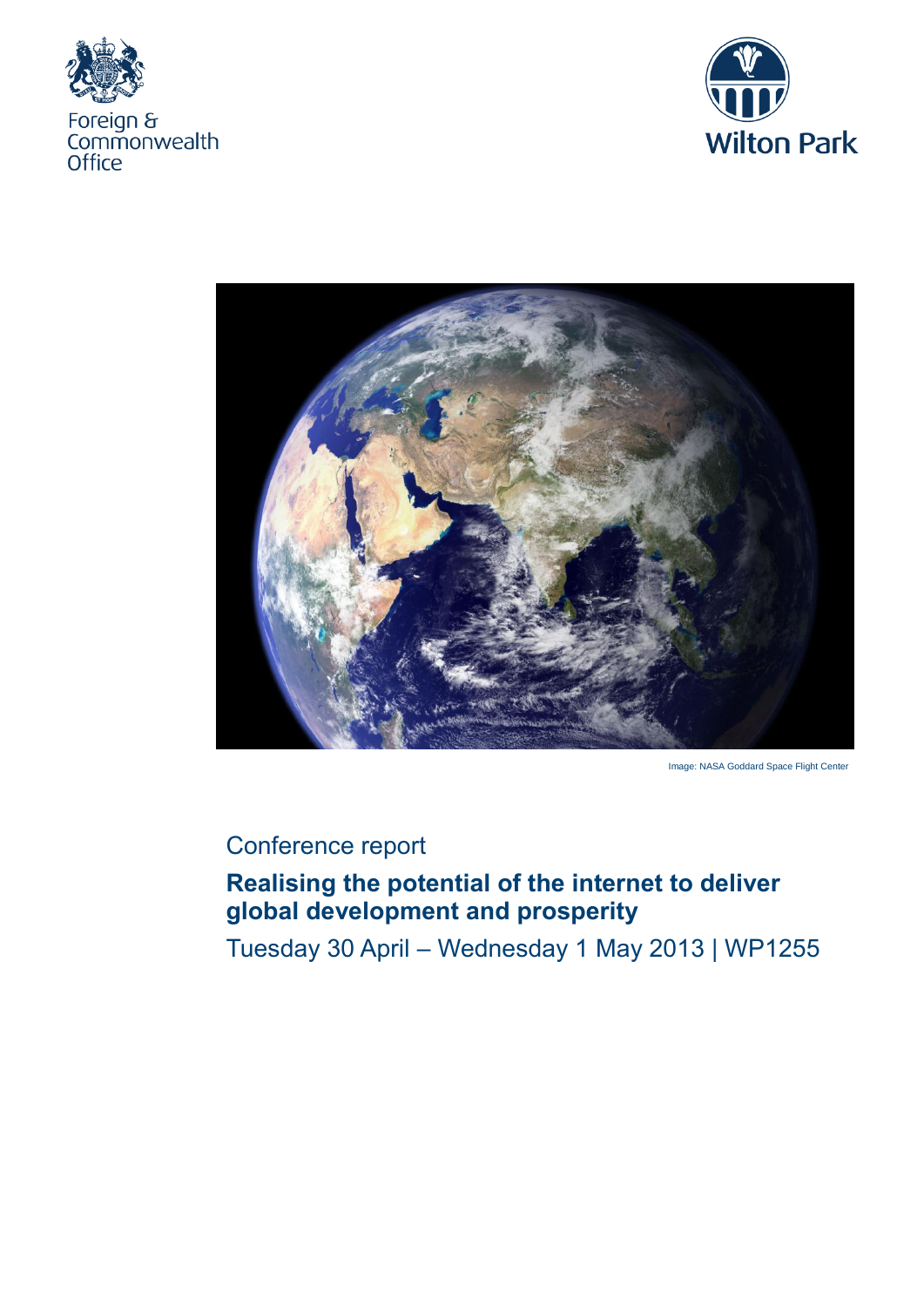

## Conference report

## **Realising the potential of the internet to deliver global development and prosperity**

Tuesday 30 April – Wednesday 1 May 2013 | WP1255

## **Executive Summary**

- 1. There is enormous appetite to harness the Internet to deliver global development and prosperity. Governments, companies and consumers have benefited greatly from a thriving Internet. However, there is a risk that the gap between access to and effective use of the Internet around the world will widen. A concerted effort by multiple stakeholders is required in order to foster its benefits to populations.
- 2. There are a number of challenges in realising the Internet's potential to help societies grow and develop. These reflect the traditional global landscape and concern the principles of scale and sustainability. The Internet is not, in itself, a panacea: building technological infrastructure to expand access will not guarantee long-term prosperity. Other ingredients are required, including: improved stakeholder engagement among a variety of actors (governments, businesses, technology providers and consumers); carefully-created governance structures to build trust and spur innovation; and effective training and education to ensure a sustained consumer base.
- 3. To date, examples of the Internet's power to improve development are based on individual case studies. While this is helpful in terms of highlighting best practice, anecdotal evidence alone will not facilitate genuine stakeholder engagement among lawmakers, businesses and consumers towards the benefits of an expanded Internet in realising development and prosperity. The Internet's power to effect positive change is best demonstrated by focusing on a specific issue that could be resolved through its use and by rooting the argument in quantitative and qualitative research. Empirical evidence on the Internet's contribution towards development, alongside a better understanding of its potential to build capacity and improve transparency among key stakeholders, will assist to create an environment within which the possibilities to promote global development and prosperity, can be more fully realised. At the same time, further dialogue is required among stakeholders, for example in Geneva, on whether to seek a global institutional fix to the challenges posed by the Internet on delivering prosperity.

### **Background**

- 4. The Wilton Park Internet Conference in Geneva coincided with the 20th anniversary of CERN's decision to give the web to the world for free. The date served as a timely reminder of the Internet's enormous footprint, its dynamism and its profound economic, political and social impact.
- 5. The Internet's economic benefits are extensive. Its contribution to global GDP outweighs that of agriculture and utilities. According to a 2011 report by the Broadband Commission, investment in broadband boosts national GDP, company productivity and job creation. For example, in China, a 10% increase in broadband penetration is judged to contribute 2.5% to GDP growth. Similarly, in Ghana, a 5% increase in Internet penetration was matched by a 6% increase in the country's GDP between 2010 and 2011. Furthermore, a study for the European Commission estimated that broadband

' ...there is a risk that the gap between access to and effective use of the Internet around the world will widen.'

' ...anecdotal evidence alone will not facilitate genuine stakeholder engagement...'

' The Wilton Park Internet Conference in Geneva coincided with the 20th anniversary of CERN's decision to give the web to the world for free'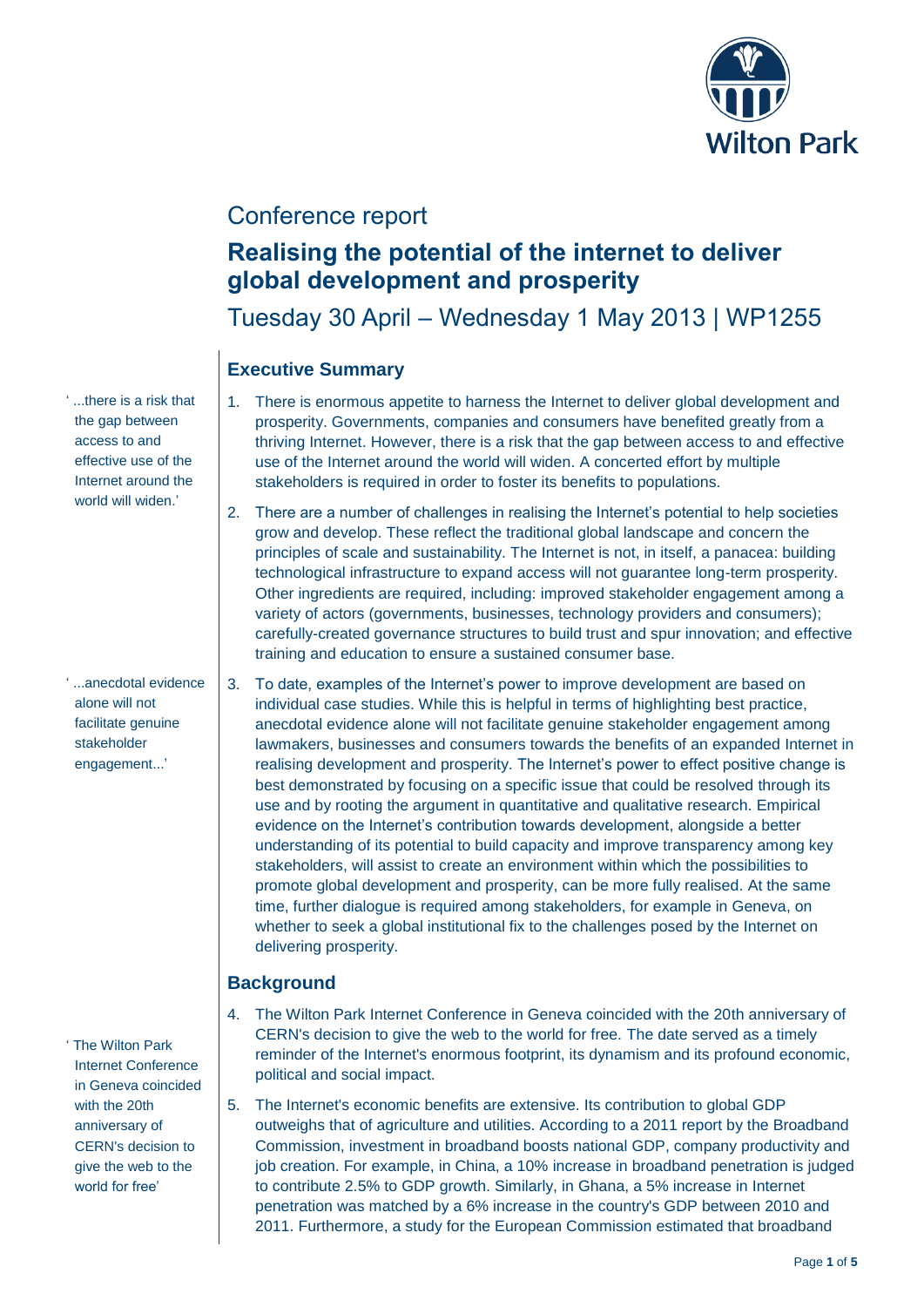' The Internet drives economic growth and development in numerous ways: it links businesses together; creates new markets and expands existing ones...'

' ...it fosters a climate of free speech and increased transparency of government activity in countries where censorship is not imposed

' A flourishing Internet requires an accessible, open and dynamic environment...'

' Broad engagement can only be assured when the Internet is not only available and safe, but also relevant and affordable to local people.'

could create more than two million jobs in Europe by 2015 and a study in Brazil reported that broadband expansion had helped increase the country's employment rate by 1.4%. Meanwhile, the *Economist* magazine reported that when China's Xinjiang province was cut off from the Internet for nearly 10 months in 2009, its exports dropped by 44%.

- 6. The Internet drives economic growth and development in numerous ways: it links businesses together; creates new markets and expands existing ones; and encourages the growth of new industries and technologies. New businesses find 'start up' easier due to the reduced costs of market entry.
- 7. There are also enormous political and social benefits. The Internet can assist governments to provide crucial services such as education and health. Furthermore, it fosters a climate of free speech and increased transparency of government activity in countries where censorship is not imposed. The Internet has also spawned a prolific social media and allowed generations of people to share experiences and information in an immediate and interconnected way.

### **Creating the right environment**

8. Harnessing the Internet to deliver global development and prosperity is challenging, particularly with regard to scale and sustainability. The Internet is not, in itself, a panacea. While previously the debate has focussed on "closing the digital divide" (ie: getting those offline, online), other conditions are required to ensure that the spread of high speed Internet infrastructure translates into growth and development. A flourishing Internet requires an accessible, open and dynamic environment that provides a culture of innovation, entrepreneurism and civil participation on the one hand and increased levels of security and trust on the other. Striking a balance between these competing aims is a key challenge that underpins the entire debate.

#### **Other specific challenges**

- 9. There is a major conceptual challenge: What specific problem are we trying to solve? The Internet is an amorphous, unfixed technology that is constantly evolving and impacting on more and more areas of people's lives. The realisation of its developmental potential requires careful calculation on "what" issue(s) should be addressed with due consideration to other major questions ie. "why," "how," "when" and "by whom." In addition, there is an evidence gap. While stakeholders should seek to draw on past lessons and empirical evidence, any assessment of the Internet's positive contribution towards a prosperous society remains largely anecdotal. The lack of concrete evidence on the developmental impact makes it difficult to attract firm commitments from political leaders to address their country's policy and legislative frameworks to expand the Internet and encourage innovation. The financial and social case still needs to be made and won.
- 10. Stakeholder engagement: Creating an Internet ecosystem to deliver global development and prosperity requires regular and consistent engagement with a wide range of stakeholders including *inter alia* states, Internet service providers, businesses and consumers. Ensuring a broad spectrum of dialogue and equal representation on decisions to realise the Internet's developmental potential poses political and logistical challenges. Previous global meetings to discuss the Internet have tended to be politically-charged affairs with a state-centric focus. At the same time, there is no recognised international forum to allow governments, companies and civil society actors to network and debate the Internet's developmental potential. Broad engagement can only be assured when the Internet is not only available and safe, but also relevant and affordable to local people.
- 11. Political/Governance: The Internet is not merely a technology or commercial tool. It raises security concerns such as cyber crime and malware, and human rights issues around freedom of expression. The Internet is a radically horizontal phenomenon which is at odds with the largely vertical structures of global and domestic governance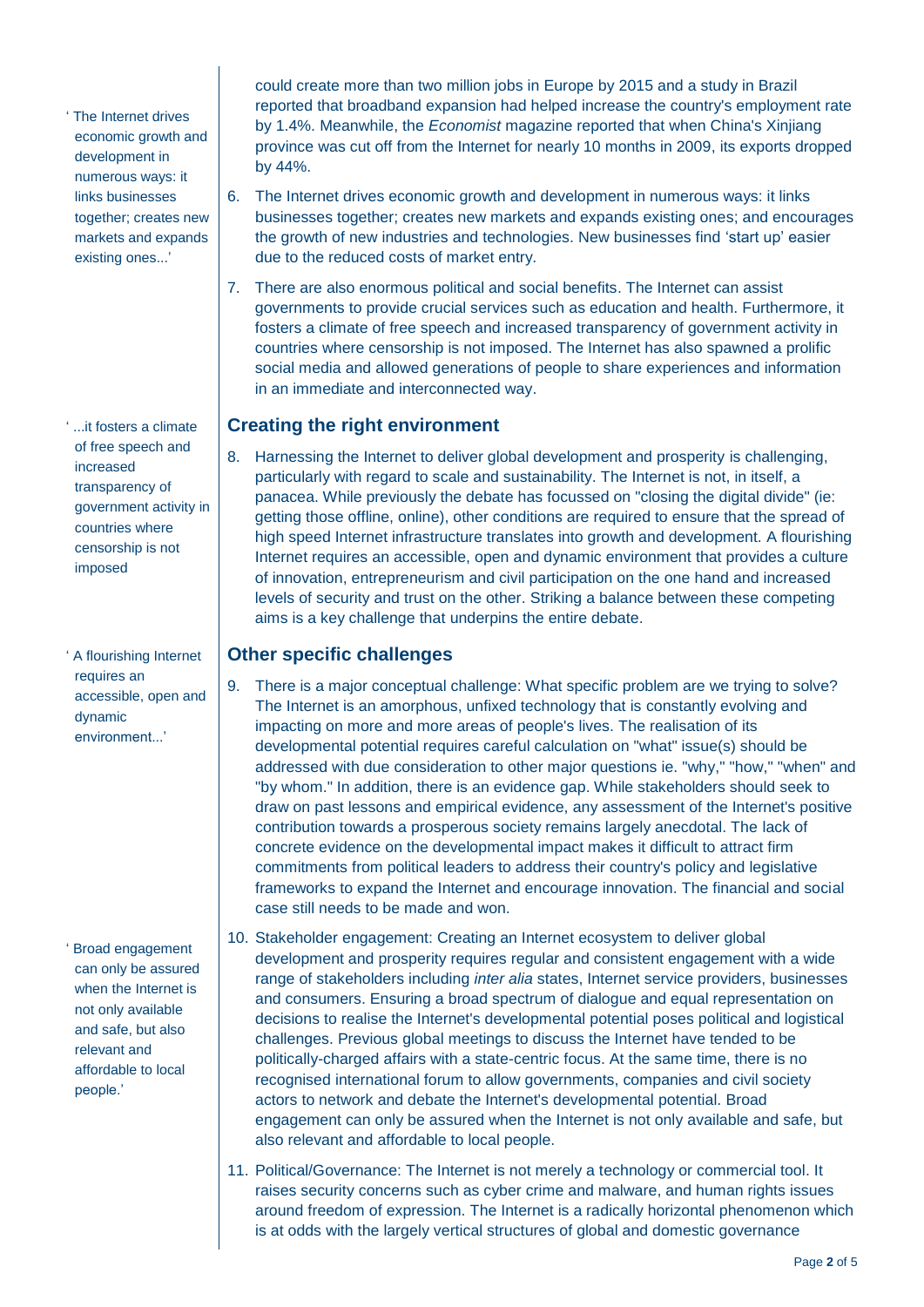' While there is growing recognition that the Internet requires a degree of better governance, the nature of government involvement is crucial.'

' The Internet is information. It is not knowledge.'

' Individual case studies such as Ushahidi prove that it is possible to be innovative with a minimum of infrastructure...'

'

structures. If the aim is to expand the Internet's reach to as many people around the globe as possible, there is a danger that giving governments control would slow down the process enormously. Talk of governance structures is divisive and could undermine the importance of getting people online cheaply and effectively. Furthermore, some developing countries have an inconsistent approach to policy making with many newlyelected governments scrapping the policies of previous administrations thereby impeding the realisation of the Internet's developmental benefits. While there is growing recognition that the Internet requires a degree of better governance, the nature of government involvement is crucial. For many, regulation is the enemy of innovation. There is no agreement on whether governance structures should adopt a top down or bottom up model. Noting that the Internet touches on almost everything, how to impose a single regulatory institution at the centre of the numerous regulatory bodies already in existence?

12. Infrastructure and education: Although the Internet has spread across continents at a rapid pace since its inception, its growth has been incremental and uneven: in many developing countries the gain in popularity came about because it tapped into an existing community of computer-literate users. Countries that best harness the economic benefits of the Internet make the most of the infrastructure available to them. Therefore, the big challenge for many developing countries is to improve technological infrastructure to increase access and reduce costs for consumers while also creating a viable consumer base that is educated in basic ICT. Unleashing huge investment in Internet infrastructure will not, in itself, improve the Internet's capacity to deliver global development and prosperity. Harnessing the benefits also requires education and broad stakeholder engagement. The Internet is information. It is not knowledge. It is also a language, which people will need to learn. This poses a challenge to impoverished countries with poor literacy rates. Similarly, politicians around the world need to be educated on the economic and social benefits of the Internet and users need greater awareness of the Internet's functions, services and content as they link to prosperity and development. Rolling out the Internet purely to promote social media websites such as Facebook is not necessarily the desired goal. At the same time, there is a challenge in seeing countries that are traditionally net importers of technology becoming countries that develop their own technologies.

#### **Examples of the Internet's power to assist development**

- 13. There are many examples of successful Internet services that enhance development and prosperity. For example, Ushahidi is a Kenya-based non-profit tech company that specialises in developing free and open source software for information collection, visualisation and interactive mapping. Its website was created in the aftermath of Kenya's disputed 2007 presidential election to collect eyewitness reports of violence sent in by email and text-message and locate them on Google Maps. As a result of this success, its mapping software has been used *inter alia* by activists during the Arab Spring, by the UN humanitarian agency OCHA to map the crisis in Libya, and by the "Stop Stock-Outs" service to address medicine stock outs in Uganda, Kenya and Zambia.
- 14. Individual case studies such as Ushahidi prove that it is possible to be innovative with a minimum of infrastructure- in some instances, an application can be developed with an Internet connection, a smart idea and some basic skills. However, replicating good practice requires additional ingredients, including: an increased number of Internet exchange points to keep traffic local; policies to make the Internet more affordable; a more efficient allocation of spectrum to foster competition; a robust business case to ensure scale and sustainability; a clearer picture on what worked and what didn't in projects across the world, especially in developing countries; and a building of skills among users.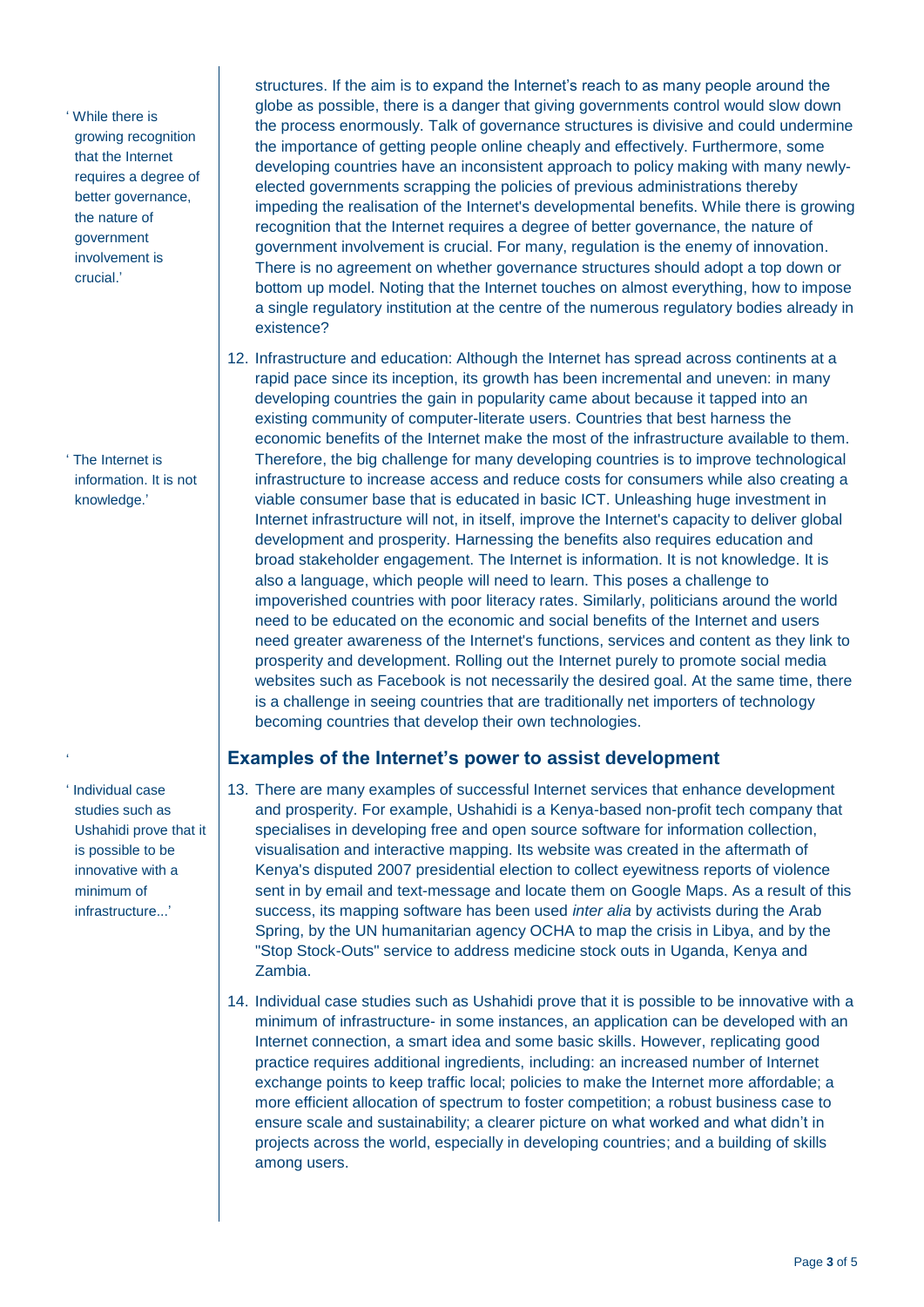#### **Action that can be taken**

' Creating demand and confidence among users requires building trust, reducing costs and making the Internet relevant.'

'

'...openness with stakeholders drives trust- a key ingredient to realise the Internet's potential to deliver global development.'

' While effective political engagement on an international and national level is hard to achieve, it is necessary for the underlying infrastructure to support innovation and Internet access...'

- 15. Action is needed across a broad range of areas to ensure sustained public demand for affordable access to the Internet by which to enable competitive markets and spur the Internet's developmental power. Although it is hard to agree on a common problem let alone a common solution, there are many ways to effect change.
- 16. Creating demand and confidence among users requires building trust, reducing costs and making the Internet relevant. The task is to enhance cooperation and dialogue between stakeholders and foster a climate of transparency especially at the political and business level. For example, certain economic models and systems such as trade forums are radically opaque and tend to be conducted under a climate of military-like secrecy. Yet decisions relating to trade and investment, which increasingly include the Internet, impact heavily on a country's development and prosperity and there is a growing need to engage with a broader audience. Similarly, from a security perspective, the Internet is a permission-less instrument and requires collaboration. Public dialogue on cyber security tends to prey on consumers' lack of knowledge and conflate issues such as hacking and terrorism by wrapping them up in fear. Building trust through openness and transparency is crucial to avoid fear-based policy making. Although the act of being transparent may cost governments and companies more in financial terms, openness with stakeholders drives trust- a key ingredient to realise the Internet's potential to deliver global development.
- 17. It is important to focus on reducing cost inequalities of the Internet around the world. Consumers in developing countries pay more than 30% of their average income for broadband use compared to less than 2% for consumers in wealthy countries. One non-governmental organisation (NGO) aims to drive entry-level broadband prices below 5% of average monthly income. It has identified policy bottlenecks, rather than a lack of infra-structure, as a greater challenge to lowering prices and cites two main best practice methods to support its aim. First, create an open, competitive market environment by, *inter alia*: nurturing healthy competition; strengthening the independence, openness and effectiveness of the regulator; and promoting evidencebased and participatory decision-making. Secondly, focus on public-private collaboration to achieve the most efficient cost structure by coordinating and sharing infrastructure; creating a more flexible spectrum management; increasing the number of local and/or regional Internet exchange points (IXPs); ending luxury taxation on telecom goods and services required for Internet access; and targeting Universal Service Fund subsidies on access for under-served populations.
- 18. To achieve these goals, stakeholders could: seek deeper engagement with 'pioneer' countries; produce an 'affordability index'; encourage consumer, citizen, investor and diplomatic pressure; and facilitate a South-South dialogue, learning from what has actually worked and not worked in diverse cases, such as South Korea, Brazil and Kenya.
- 19. Another key area to focus on is capacity building. Competitive markets do not magically create growth and prosperity. Government input is required. Therefore, strong governmental leadership is needed, for example, creating policies to force operators to share infrastructure. While effective political engagement on an international and national level is hard to achieve, it is necessary for the underlying infrastructure to support innovation and Internet access, the fostering of healthy competition among businesses to spur on job creation and the provision of education among users. Governments should also invest in training programmes and centres of excellence to develop a pool of talent among its own citizens to harness local knowledge and skills. Importing skilled Internet users from abroad will not improve a country's scope to develop.
- 20. Improve the policy debate. There is already a degree of cross regional cooperation on this issue but the circle needs to be widened to include more actors. Geneva is an obvious city in which to consider initiating an institutional fix. However, this raises